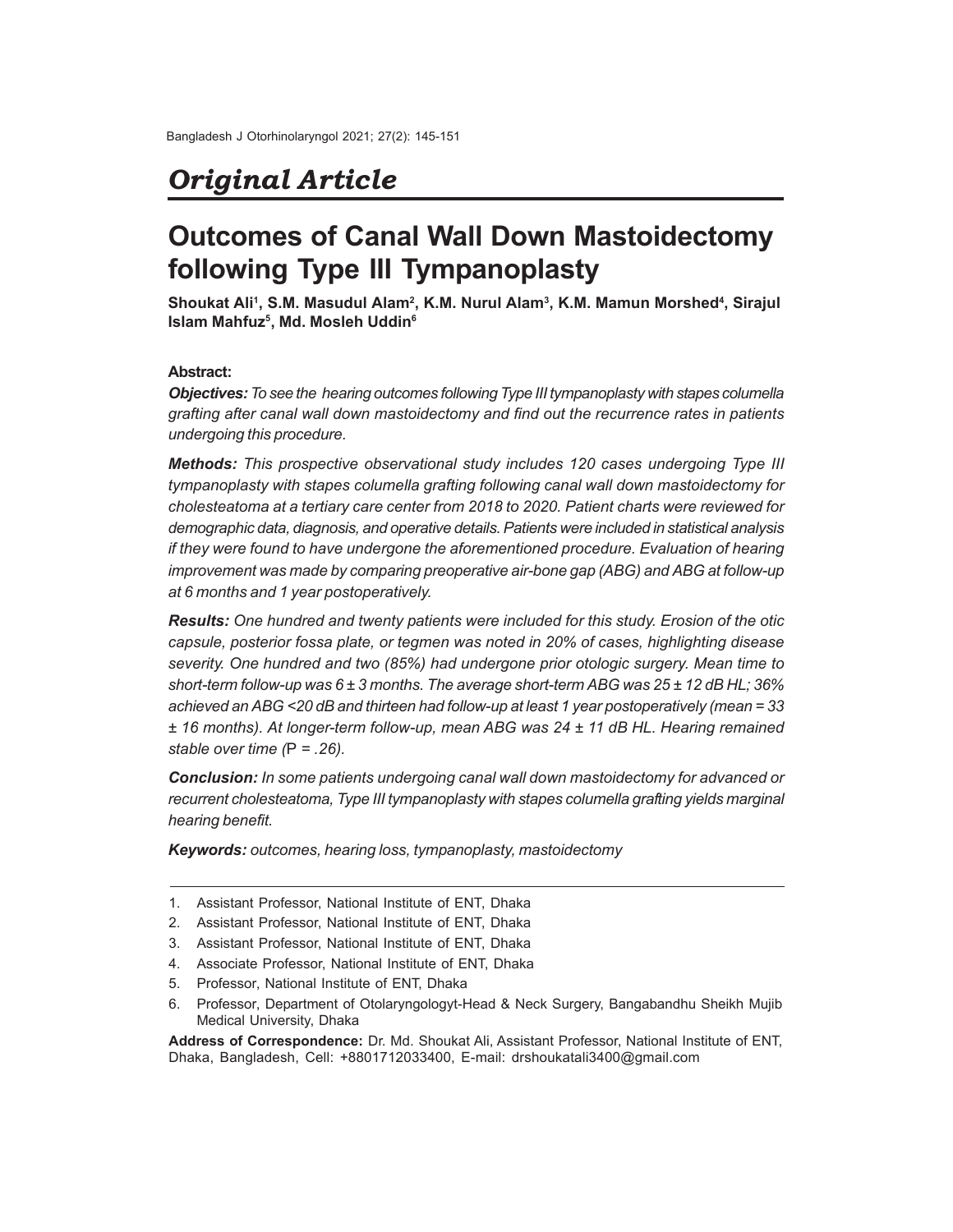#### **Introduction:**

Treatment of chronic otitis media and cholesteatoma comprises clearance of disease and reproducing an adequate ventilation pathway to prevent recurrence of tympanic membrane (TM) retraction or cholesteatoma formation. Surgical management of chronic otitis media is aimed to eradicate the disease, where hearing restoration is considered as secondary importance<sup>1</sup>. Traditionally, canal wall up (CWU) mastoidectomy has been associated with a higher risk of disease recurrence or need for reoperation than is seen with modified radical or canal wall down (CWD)mastoidectomy2-7. Though, CWU tympanomastoidectomy may preserve more native anatomy, and can lead to improved hearing outcomes and is often considered as an primary surgical approach $8,9$ . Where disease burden is more or revisions are required , CWD is often performed in those cases. CWD mastoidectomy allows greater access to the middle ear for more adequate disease clearance, in many cases obviating the need for a second-look procedure prior to ossicular reconstrution<sup>10</sup>.

But this removal of the canal wall reduces the volume of the middle ear cavity may cause more exposure to the middle ear via CWD procedures which can be difficult for ossicular reconstruction as. Sometimes partial or total ossicular chain reconstruction (PORP or TORP) can be attempted depending on individual case status, but due to be minimal space between the stapes and the neotympanic membrane in ears with a CWD cavity these options are often not feasible $^{11}$ . However, If standard prosthetics can be used to reconstruct the ossicular chain good results are often acheived<sup>12</sup>. There is an alternative to prosthetic ossicular chain reconstruction which is Type III tympanoplasty with stapes columella grafting. In this technique, cartilage

or other tissue used to fashion a neo-tympanic membrane is placed directly onto the capitulum of a mobile stapes<sup>13</sup>. This paper aims to describe the experience with Type III tympanoplasty with stapes columella grafting in patients undergoing CWD mastoidectomy at a single institution.

#### **Materials and Methods:**

It is a prospective observational study of two years from 2018 to 2020 at a tertiary care specialized hospital in Bangladesh. Prior to the study Ethical Review Board approval is obtained from the instituition. In this study we have taken all cases of Type III tympanoplasty with stapes columella grafting in CWD mastoidectomy performed over a 2 year period.

To find out whether the patient undergone ossicular reconstruction in any capacity, CPT codes are routinely done. All information are kept in an excel sheet and updating and clearance was done for all patients who had undergone Type III tympanoplasty with stapes collumella grafting following CWD. Information was collected on demographic and clinical variables including the age of the patient at surgery, gender, and various characteristics regarding the disease burden of the individual patients and operative findings. We also collected data regarding the presence or absence of drainage and/or cholesteatoma at the time of surgery, presence or absence of the ossicles, and whether this was an initial or revision surgery. Using the above factors, an Ossiculoplasty Outcomes Parameters Staging (OOPS) index score was calculated for each patient. This index attempts to predict likelihood of success in ossiculoplasty based on middle ear status and includes items such as presence or absence of drainage, middle ear mucosal status, type of mastoidectomy performed, presence or absence of the malleus, and whether the surgery is a revision.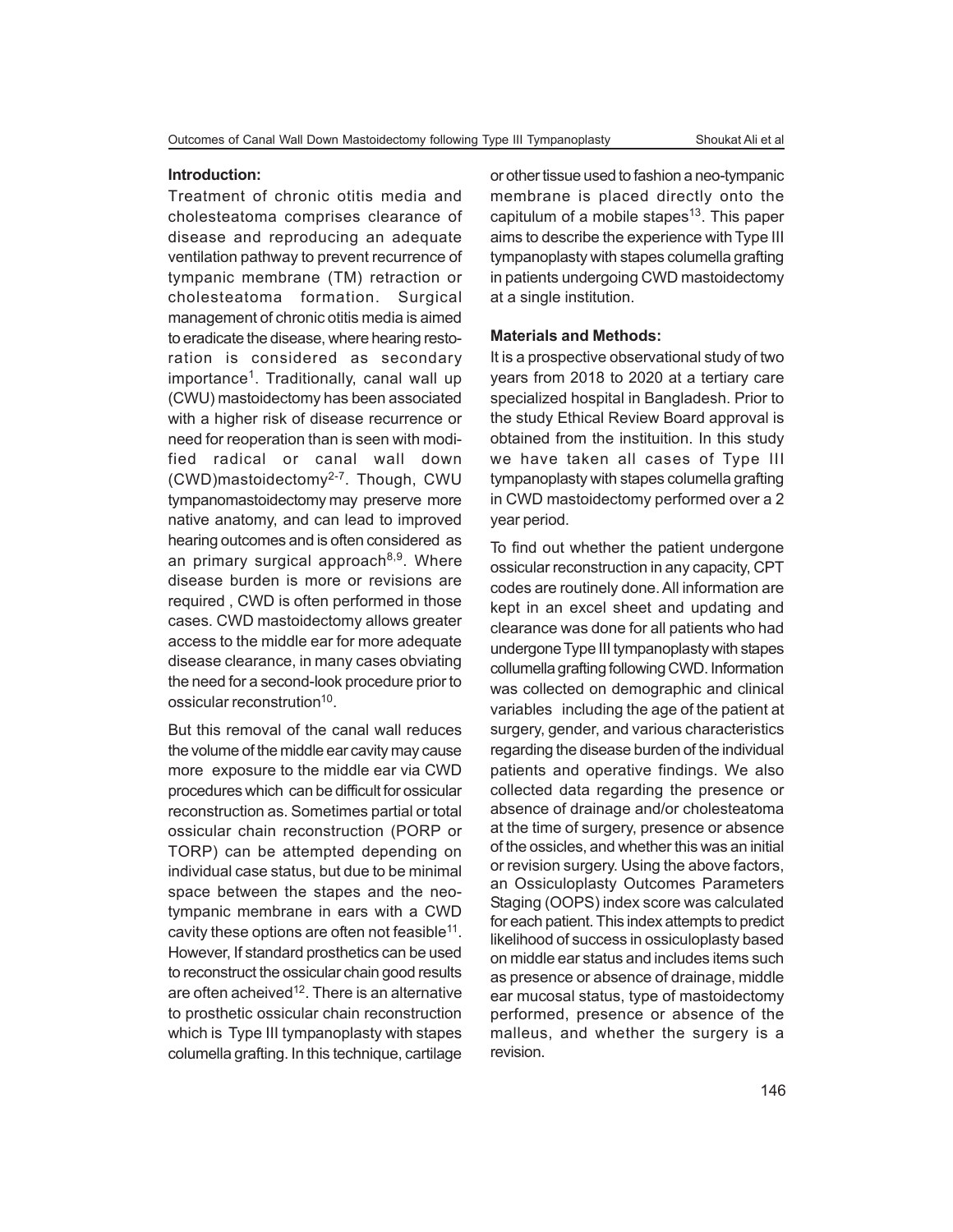Operative technique involved CWD mastoidectomy. In this technique, the canal wall is removed medially to the level of the facial ridge and typically to the level of the facial nerve itself. In the study place the surgeon removes ossicles, apart from the stapes, if still present. Cartilage, typically harvested from the tragus, is placed over the capitulum of the stapes, and fascia is placed over the cartilage to complete the tympanoplasty. Cartilage is used routinely in all instances of stapes major columella grafting as opposed to fascia only grafting.

For analysis both pre and post postoperative audiometric data are collected. The audiometric data collected included air and bone conduction thresholds recorded at 0.5 kHz, 1 kHz, 2 kHz, and 3 kHz as is in accordance with the guidelines set forth by the American Academy of Otolaryngology-Head and Neck Surgery<sup>15</sup>. This allowed for determination in changes of ABG and assessment of hearing improvement postoperatively. Statistical analysis was conducted using SPSS, version 23. (IMB, Armonk, New York, USA) to see the significant change between pre- and postoperative ABG.

## **Results:**

Between the years of 2018 and 2020, 168 consecutive ossiculoplasty have been performed at the study place. Out of 120 cases (<0.01%) were Type III tympanoplasty with stapes columella grafting. The mean age at the time of surgery was  $43 \pm 14.2$  years; 65% (n = 13) of patients were male. Baseline disease-specific and operative characteristics are summarized in Table 1. The mean preoperative air conduction pure tone average (AC PTA) and ABG were 49.20 dB HL and 28 ± 13 dB HL, respectively. Eighteen patients had moderate to severe sensorineural hearing loss preoperatively (median = 62 dB HL;

range, 55-65 dB HL) with poor word recognition (median = 35%; range, 29%-41%) and were excluded from further analyses assessing improvement in conductive loss.

In regards to middle ear status, the OOPS index was calculated for each patient to determine the likelihood of success with OCR based on middle ear status. All patients had scores of 4 or greater. Sixty six patients (55%) had an absent malleus secondary to middle ear disease, and the remaining fifty four (45%) had their malleus removed due to either partial erosion or lack of continuity

| Table I:                                |
|-----------------------------------------|
| Clinical and Post-operative findings of |
| cases $(n=120)$                         |

| <b>Patient Characteristics</b>         | $\overline{\text{No}}$ . (%) |
|----------------------------------------|------------------------------|
| Diagnosis                              |                              |
| COM with cholesteatoma                 | 120(100)                     |
| COM without cholesteatoma              | 00(00)                       |
| Ossicles                               |                              |
| Normal                                 | 00(00)                       |
| Abnormal, malleus present              | 120(100)                     |
| Abnormal, malleus absent               | 00(00)                       |
| Status of mastoid preoperatively       |                              |
| Intact canal wall mastoidectomy 24(20) |                              |
| Canal wall down mastoidectomy 116(80)  |                              |
| Revision surgery                       |                              |
| Yes                                    | 102(85)                      |
| Nο                                     | 18(15)                       |
| Labyrinthine fistula                   |                              |
| Yes                                    | 18(15)                       |
| No                                     | 102(85)                      |
| Tegmen erosion                         |                              |
| Yes                                    | 12(10)                       |
| Nο                                     | 108(90)                      |

With the remainder of the ossicular chain. Finally, 42 patients (35%) were found to have chronic drainage, and 102 patients (85%) were undergoing revision surgery. It is noted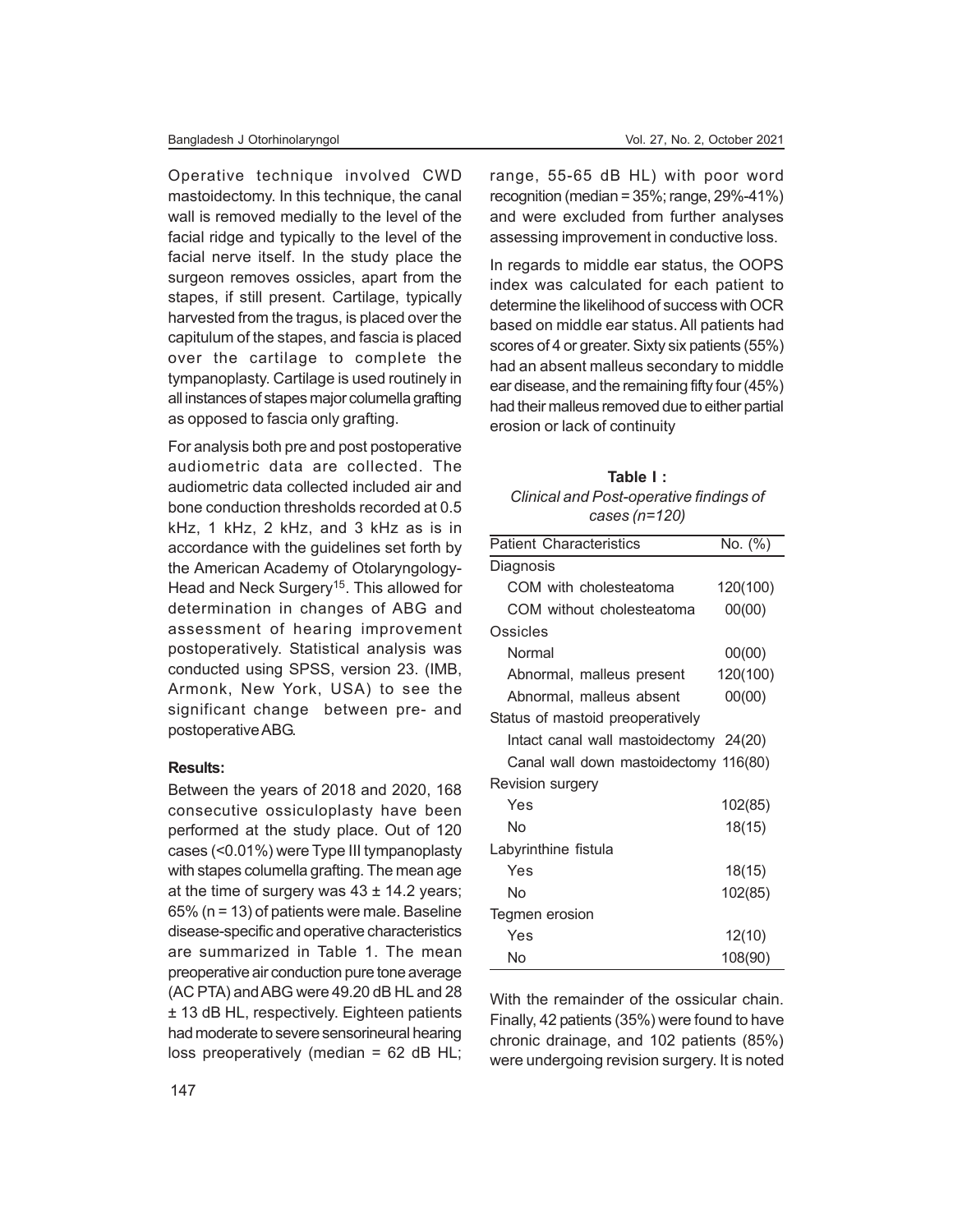that all patients were found to have good aeration of the neotympanum in follow-up, indicated by mobility of the membrane on pneumatic otoscopy.

The mean time to short-term follow-up was 6 ± 3 months. The average short-term ABG was 25 ± 12 dB HL, yielding a mean ABG improvement of 6 ± 11 dB HL. The improvement in preoperative to postoperative ABG at shortterm follow-up was not statistically significant (*P*=.06). Thirty six percent of patients achieved an ABG d"20 dB. The mean postoperative AC PTA was 47 ± 15 dB HL.

Seventy eight patients had followed up at least 1 year post operatively (mean =  $29 \pm 17$ months). At longer duration follow up, the mean ABG was  $24 \pm 11$  dB HL, with an improvement of  $8 \pm 12$  dB on average. The improvement in preoperative to postoperative ABG was not significant (*P*= .26). Forty two percent of patients achieved an ABG d"20 dB beyond 1-year postoperatively. The mean long-term AC PTA was 49 ± 19 dB HL.

### **Discussion:**

Type III tympanoplasty with stapes columella grafting is a technique for ossicular reconstruction in which cartilage or other graft material for the neo-tympanic membrane is placed directly on the stapes capitulum. This requires a mobile stapes to allow for any chance at meaningful hearing postoperatively. At our institution, this type of reconstruction is performed most commonly in patients undergoing CWD mastoidectomy. Even in these patients, other methods of reconstruction (PORP or TORP) are sometimes feasible. We perform stapes columella grafting tympanoplasty when there is contracted neotympanum secondary to either disease or the mastoidectomy, thus limiting the available space for placement of a prosthesis.

In the current study it is found that there is hearing improvement post operatively with stapes columella grafting but no significance analysis was performed. Despite lack of significance, some patients did have marginal hearing benefit with this type of reconstruction. In this patient population, disease clearance is the more important factor given that nearly all of these patients were undergoing revision surgery. In fact, 102 patients (85%) had previously had CWD procedures. Patients requiring CWD mastoidectomy may have severe disease at baseline as CWD procedures frequently are reserved only for patients in whom cholesteatoma cannot be safely removed with a canal wall sparing approach. In this series as we have attempt reconstruction, hearing outcome is better. Most importantly, patients undergoing revision procedures clearly have had difficulty with disease control previously. The low revision rate following surgery with this technique highlights its usefulness as a potential means for reconstruction following CWD procedures.

Few other studies exist regarding this type of procedure in this patient population. Parveen<sup>16</sup> reported on 30 patients who had OCR with Type III tympanoplasty following modified radical mastoidectomy in 2013. In this study, 43.3% of the patients had AGB closure of 20 dB or less, and 6.7% had ABG closure of 30 dB or less, similar to the results found in this study. In that particular study, 102 patients underwent Type III tympanoplasty without augmentation, indicating that a fascia-only graft was utilized. Only 30 patients had cartilaginous grafts, which was performed routinely in our study. Shresha et al<sup>17</sup> showed a reduction in the mean AB 37.8 dB to 29.8 dB, which did show statistical significance, though the authors note that there was wide variation in hearing outcomes between patients. Although our results did not show statistically significant improvement between pre-and postoperative levels, the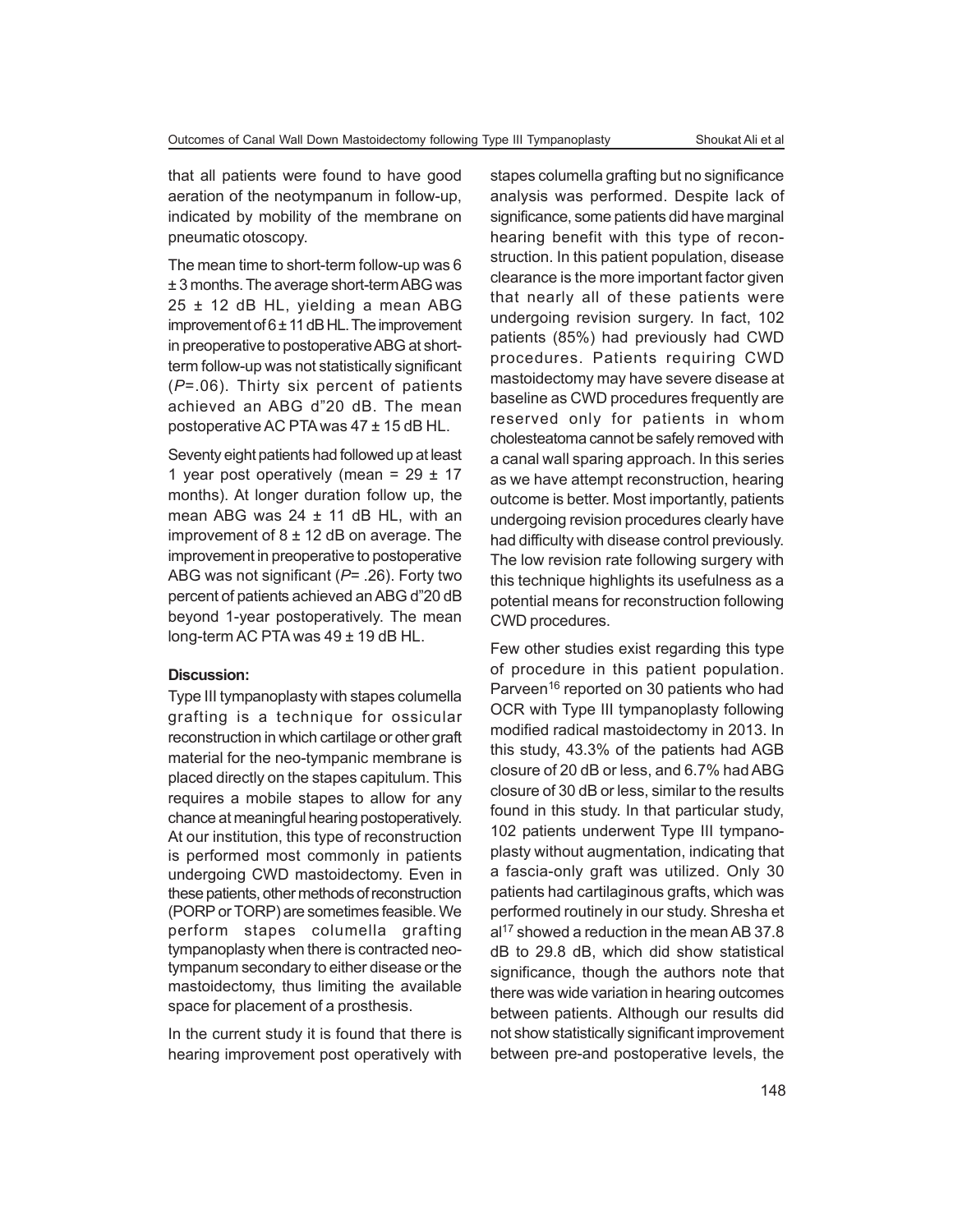mean ABG of 25±12 dB at 1 year postoperatively is lower than the mean ABG in the Shreshaet al $17$  study.

Merchant et al $18,19$  previously published results on Type III tympanoplasty with stapes columella grafting. In 1 study,<sup>18</sup> the authors describe 34 cases of stapes columella grafting with an aerated middle ear using fascia only and just 9 instances of fascia-cartilage grafting (similar to the procedure described in this article). They determined that fasciacartilage grafting led to improved hearing results and middle ear aeration additionally led to better hearing outcomes<sup>18</sup>. In this initial report by Merchant et  $al^{18}$ , there is no discussion of length of follow-up or rates of disease control. The importance of tympanic membrane mobility and its middle ear aeration is highlighted by this study as patients with poor middle ear aeration postoperatively were noted to have significantly worse hearing outcomes. Middle ear aeration allows for increased conduction of sound to the oval window even when there is no ossicular reconstruction. $13$  In our cohort, all patients were found have good aeration postoperatively despite a contracted neotympanic space. It is likely that there would have been poorer outcomes had there been poor middle ear aeration following tympanoplasty.

In further review of their patients, Merchant et  $al<sup>19</sup>$  commented on an additional 8 patients, bringing the total cohort to 17 patients. They again described a significant improvement in cartilage grafting over fascia only grafting $^{19}$ . They stated that disease-free ears should be achievable in 90% or more of the patients undergoing this procedure.<sup>19</sup> Similarly, in our institution, we routinely use cartilage grafting. While some of the patients in the present cohort did not experience as robust improvement in their hearing compared to those in Merchant et al's<sup>19</sup> study, the majority

of patients in this cohort did have serviceable hearing following surgery. Of note, in these studies, Merchant et al<sup>18,19</sup> compared different subsets of patients and the procedures that were performed rather than comparing hearing results from pre and postop-erative levels. As such, it is unclear how much patients improved in these studies from their preoperative state.

In all cases described in this series, the malleus was either absent ( $n = 12$ ) or removed  $(n = 7)$  at the time of surgery. By Merchant et al.<sup>19</sup> Presence of the malleus has been shown in previous studies to be an important prognostic indicator for outcomes following tympanoplasty<sup>14,20,21</sup>, though its relevance specifically in CWD mastoidectomy is less clear. In some instances, the malleus is of primary importance because it is used during placement of prostheses. In cases of CWD mastoidectomy with a contracted neotympanum, the malleus could potentially be an impediment to ossicular reconstruction of tympanoplasty. Although this series does not definitively show a benefit in removing the malleus in these patients, stapes columella grafting in CWD mastoidectomy is ultimately made easier by its removal.

As noted previously, patients undergoing CWD mastoidectomy are more likely to have disease that is more difficult to control. In other instances, these patients typically have undergone 1 or more canal wall–sparing procedures in an effort to preserve hearing through more conservative surgery. It is prudent that control of disease takes priority in order to prevent more serious complications in the future, such as labyrinthine fistula or encephalocele. Some of the patients in our present study were noted to have already suffered these complications at time of surgery. Our results indicate that even in patients with complex disease, CWD with stapes columella tympanoplasty is a safe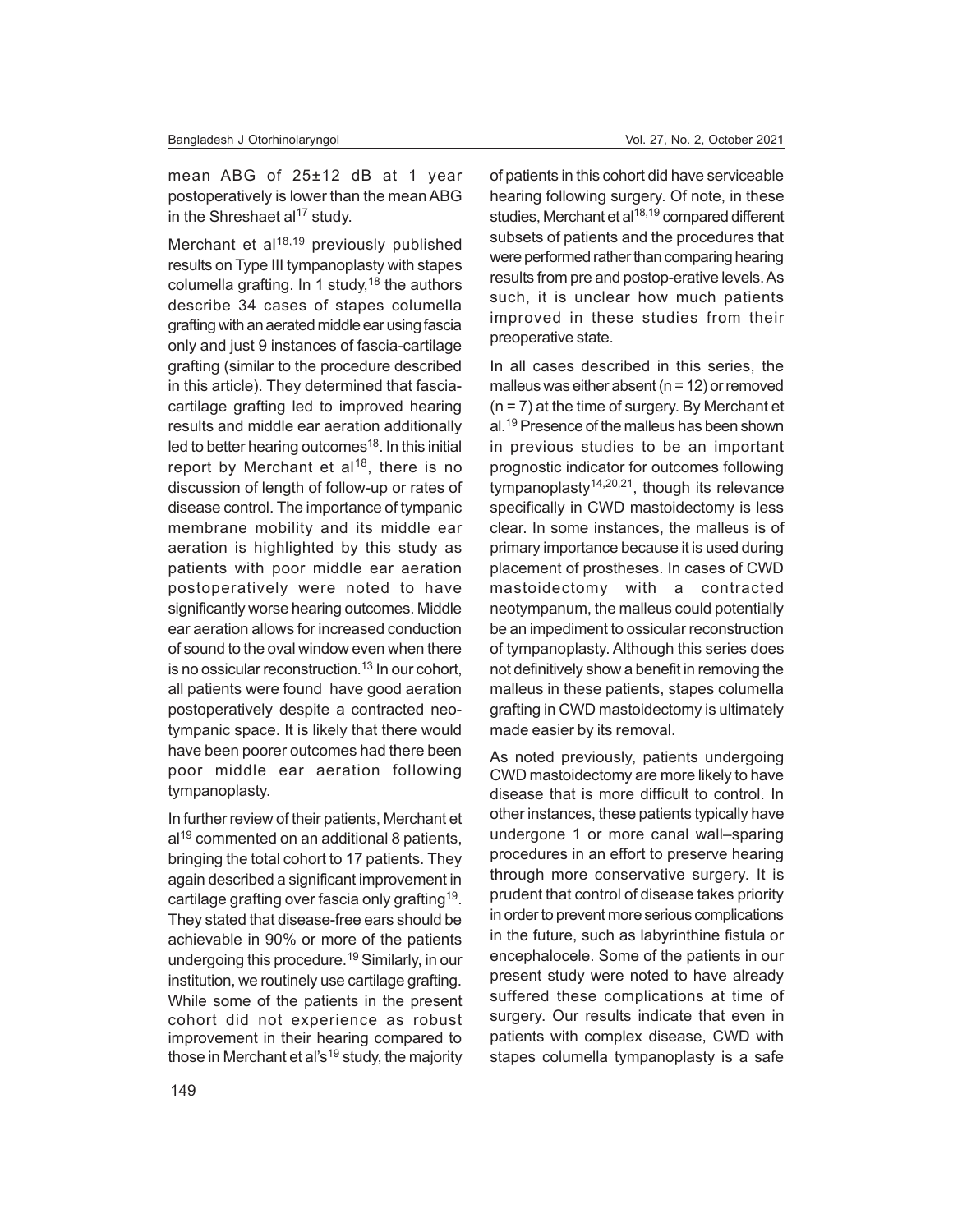procedure with excellent disease control rates, even for patients who have had disease that has proven to be difficult to control previously. Moreover, in some patients, there is a reasonable chance for improvement in hearing without placement of prosthetic that may prove to be quite difficult in a contracted neotympanum.

The present study does have limitations. First, despite the large number of patients treated for chronic ear disease at our institution, only 120 cases met the criteria for this study. The number of patients that had follow-up extending beyond a year was even less. As such, the ability to draw statistically significant conclusions is somewhat limited. Additionally, given the low numbers in this study, we considered longerterm follow-up to be a year or more. Ideally, assessment of hearing outcomes would involve following patients for at least 2 years or more as complications or hearing deficit can develop greater than 2 years out from surgery with other types of ossicular reconstruction<sup>22</sup>. Finally, patients with better hearing outcomes may be less likely to follow up long-term, and as such there is potential for selection bias wherein only the patients with worse hear-ing outcomes achieved longterm follow-up in this study.

## **Conclusions:**

Type III tympanoplasty with stapes columella grafting leads to varying rates of hearing improvement following canal wall down mastoidectomy. Though the improvement vary with patient but recurrence rates of cholesteatoma is less. and as such, this should be considered a safe means of ossicular reconstruction for patients undergoing canal wall down mastoidectomy.

## **References:**

1. Cook JA, Krishnan S, Fagan PA. Hearing results following modified radical versus canal-up mastoidectomy. Ann Otol Rhinol Laryngol. 1996; 105 (5):379-383.

- 2. Kim MB, Coi J, Lee JK, et al. Hearing outcomes accord-ing to the types of mastoidectomy: a comparison between canal wall up and canal wall down mastoidectomy. Clin Exp Otorhinolaryngol. 2010; 3(4):203-206.
- 3. O'Leary S, Veldman JE. Revision surgery for chronic otitis media: recurrent-residual disease and hearing. J Laryngol Otol. 2002; 116 (12): 996- 1000.
- 4. Veldman JE, Braunius WW. Revision surgery for chronic oti-tis media: a learning experience: report on 389 cases with a long-term follow-up. Ann Otol Rhinol Laryngol. 1998;107(6): 486-491.
- 5. Nyrop M, Bonding P. Extensive cholesteatoma: long-term results of three surgical techniques. J Laryngol Otol. 1997; 111(6):512-516.
- 6. Murphy TP, Wallis DL. Hearing results in pediatric patients after canal-wall-up and canal-wall-down mastoid surgery. Otolaryngol Head Neck Surg. 1998; 119(5):439-443.
- 7. Roden D, Honrubia VF, Wiet R. Outcome of residual cho-lesteatoma and hearing in mastoid surgery. J Otolaryngol. 1996; 25(3):178-181.
- 8. Tos M, Lau T. Hearing after surgery for cholesteatoma using various techniques. Auris Nasus Larynx. 1989;16 (2):61-73.
- 9. Stankovic MD. Audiologic results of surgery for cholestea-toma: short- and long-term follow-up of influential factors. Otol Neurotol. 2008;29(7):933-940.
- 10. Goyal R, Morya A, Qureshi S, Sharma S. Modified radicalmastoidectomy with